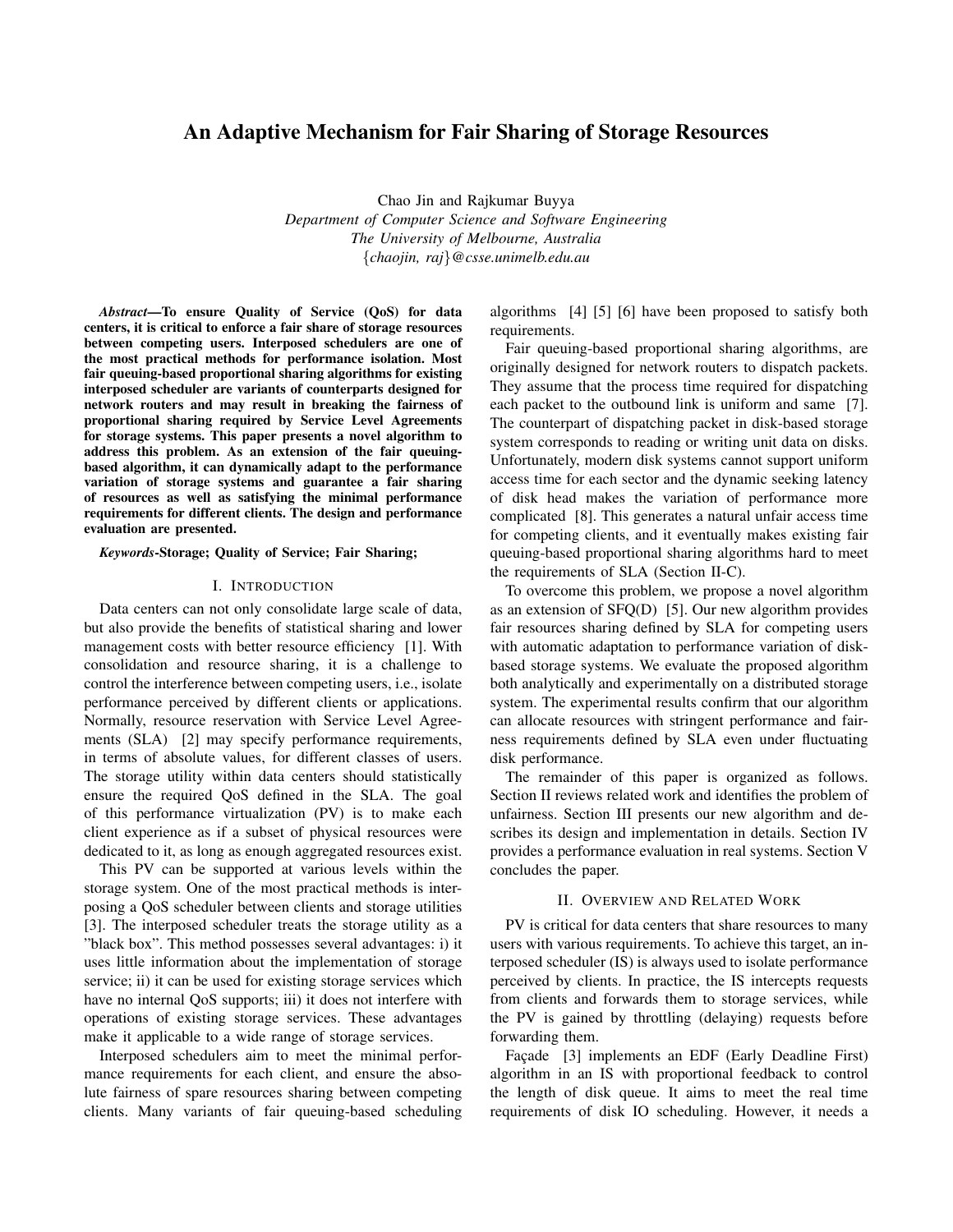rudiment model of the storage system. Triage [9] adopts a control theory to predict the system performance and correspondingly adjust its system model for performance isolation and differentiation. Its system model is not sensitive to the performance dynamics perceived by concurrent clients due to different physical data position.

Different from the above methods, proportional sharing algorithms are proposed to enforce fairness between competing users. Proportionally sharing processors and network resources has been deeply investigated and many implementations [10] [7] [4] are based on the fair queuing algorithm. To address the similar problem in the domain of storage, various adaptations of these algorithms have been proposed. For example, YFQ [11], SFQ(D) [5] are based on Start-time Fair Queue (SFQ) [12]; SLEDS [13] and SARC [14] are adaptations of the leaky bucket algorithm; CVC [15] [4] adopts VirtualClock [7]. However, directly applying fair queuing-based algorithm to storage system can introduce unfairness within a short period of time (Section II-C).

In the remainder of this section, we present the basic model of IS, review the Start-time Fair Queue algorithm and analyze its unfairness in storage systems.

### *A. Interposed Scheduler*

Given a shared storage service, requests from clients are grouped into different classes, called *flows*, and a *service level objective* (SLO) is defined for each flow. According to the required minimal resource, each flow is assigned with a *weight* that represents the proportion of reserved resources. Without loss of generality, each flow may consist of requests from multiple clients, and requests from one client/process may be grouped into multiple flows.



Figure 1: Architecture of Interposed Scheduler.

The architecture of IS is illustrated in Figure 1. All requests of every flow are intercepted by the scheduler before forwarding them to the storage service. Currently, many large scale storage services are achieved by a cluster of disk bricks [16]. The scheduler shares the storage resources proportionally according to the weight of each flow. This is achieved by reordering requests of all flows to meet the minimal required quality of storage service.

Without loss of generality, we use the principle of fair queue to analyze the model of fair queuing-based IS. Each flow consists of a sequence of requests:  $r_f^0 \dots r_f^i \dots$  Each request is associated with a cost,  $Cost(r_f^i)$ ; in particular, the cost may be the size of required data or the number of I/O requests per second. The weight of each flow  $f$  is denoted  $\phi_f$ .  $W_f(t_1, t_2)$  represents the aggregated cost of requests for flow f within the time period between  $t_1$  and  $t_2$ . Therefore, unfairness  $U(t_1, t_2)$  is defined as follows:

$$
U(t_1, t_2) = \max_{f, g} |\frac{W_f(t_1, t_2)}{\phi_f} - \frac{W_g(t_1, t_2)}{\phi_g}| \qquad (1)
$$

**DEFINITION 1.** A service disciple is fair, if  $U$  is a small constant independent of the length of the time interval [17].

### *B. Start-time Fair Queuing Algorithm*

Start-time Fair Queuing (SFQ) is a representative example of fair queuing-based scheduling algorithm. Compared with other fair queuing-base algorithms, SFQ enforces a more stringent fairness between competing flows [12]. Like most fair queuing algorithms, SFQ assigns tags to each request when it arrives, and dispatches requests in a non-descending order of tags while ties are broken arbitrarily.

Given a request  $r_f^i$  of flow f, SFQ assigns it with two tags: a start tag,  $S(r_f^i)$  and a finish tag  $F(r_f^i)$ . These tags correspond to the time at which the request should start and finish according to a system maintained virtual time,  $v(t)$ .

The tags assigned by SFQ are defined as follows:

$$
S(r_f^i) = \max\{v(A(r_f^i)), F(r_f^{i-1})\}, (i \ge 1). \tag{2}
$$

$$
F(r_f^i) = S(r_f^i) + Cost(r_f^i) / \phi_f, (i \ge 1).
$$
 (3)

 $A(r_f^i)$  is the arrival time of request  $r_f^i$ . Initially, we have  $F(0) = 0$ ,  $v(0) = 0$ . Within a busy period,  $v(t)$  is defined to be equal to the start tag of the packet in service; at the end of busy period,  $v(t)$  is set to be the maximum of finish tags assigned to any packets that have been serviced by time t. SFQ dispatches requests in an increasing order of start tags.

The fairness property of SFQ is presented by Equation (4). For any time interval  $[t1, t2]$  in which flow f and q are backlogged, the unfairness is up to a predefined limitation.

$$
|\frac{W_f(t_1, t_2)}{\phi_f} - \frac{W_g(t_1, t_2)}{\phi_g}| \le \left(\frac{Cost_f^{max}}{\phi_f} + \frac{Cost_g^{max}}{\phi_g}\right) (4)
$$

where  $Cost_f^m a x$  and  $Cost_g^m a x$  are the maximum request cost for flow  $f$  and  $g$  respectively.

SFQ have been proved to provide a statistical fair service even when service rate fluctuates frequently due to random effects, such as variability in capacity of links and CPU process rate.

However, in storage systems, the fluctuation of the service rate is not restricted to random causes. More importantly, locations of data assign natural unfairness to each flow. This type of non-random fluctuation of service rate is not covered by SFQ.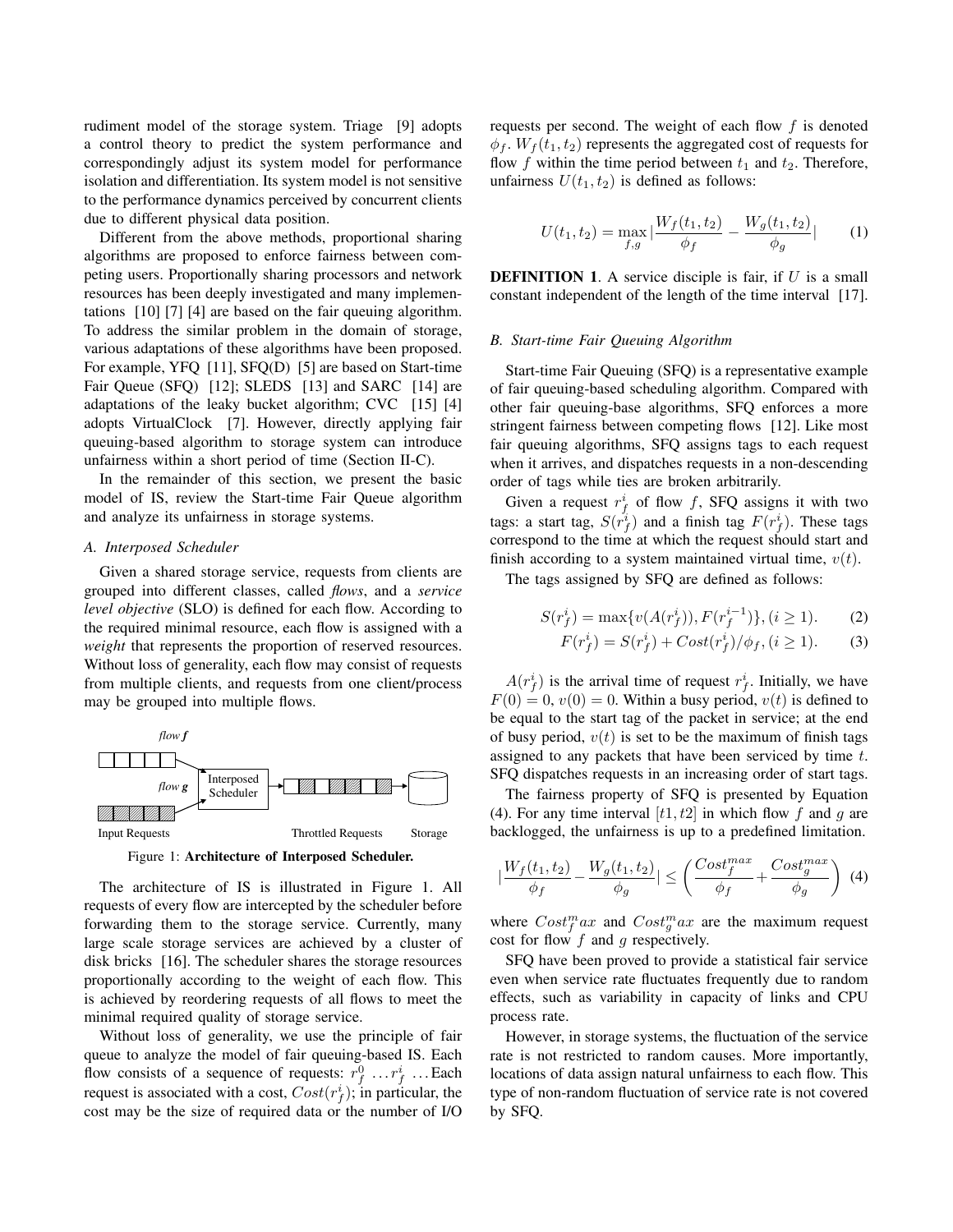# *C. Unfairness of SFQ for Storage System*

Although SFQ ensures a fair sharing of storage in a long term, it may cause unfairness in a short term. This is not accepted by storage-bound applications [4]. The latency of many such applications is around several hundred milliseconds [2]. This section presents the reason of short term unfairness of SFQ by using examples with dynamic bandwidth.



Figure 2: Unfairness of SFQ(D) for Storage Systems.

During the life cycle of a data center, it incrementally equipped with different types of disks, which provide heterogeneous performance. Even for the same type of disks, outer tracks can provide a much higher access rate than inner tracks. The performance variability in disk-based storage systems is mainly caused by the bandwidth difference between inner and outer tracks of disks. For modern disk devices, the increases in areal densities of magnetic disks have led to a bandwidth difference of 60% or more between inner and outer tracks [18]. This gap is expected to grow continuously in the future [19]. Moreover, caches at various levels of the file systems and disks cannot totally mask this difference. According to an IO report of Microsoft [20] about the performance perceived at the *application level* in Windows system, the outer sectors are more than 30% faster than inner sectors even with disk cache enabled. As a consequence, given a flow, the track position of its data has an overwhelming impact on its performance perceived by clients. This type of performance variance bound with flows is not fully covered by SFQ.

SFQ cannot be applied directly to the storage system. An extension of SFQ, called SFQ(D) [5], maintains a queue for servicing up to  $D$  concurrent requests. With this extension, during a busy period, the virtual time is set to be the maximum start tag of requests in service. The unfairness of SFQ(D) algorithm for disk systems is illustrated in Figure 2 with a simple example.

Assume that two continuously backlogged flow f and g have same weights and the depth of schedule queue is long enough. Both  $f$  and  $g$  send  $n$  requests with same cost to the IS nearly at the same time  $t_0$ , and the cost of each request is  $L$ . The data requested by  $f$  and  $g$  are located on different disks. Furthermore, the data requested by  $f$  are on located in the outer track and the data requested by  $g$  are on the inner track. (Without loss of generality, both disks can be attached to the same machine or different machines connected by high speed networks.) Without comprising the correctness of analysis, we assume that the overhead of SFQ(D) algorithm can be ignored with comparison to the time required by disk I/O access. Therefore, it is reasonable to expect that the requests of  $f$  can be finished before  $g$ , because access rate on outer tracks is faster than that on inner tracks. Assume f is finished at  $t_f$  and g is finished at  $t_g$ ,  $t_f < t_g$ , while the service rates of inner and outer tracks are  $B_i$  and  $B_o$ respectively. The unfairness between  $f$  and  $q$  is as follows:

$$
\left|\frac{W_f(t_1, t_2)}{\phi_f} - \frac{W_g(t_1, t_2)}{\phi_g}\right| = C * (t_f - t_0)
$$
 (5)

where  $C = (B_o - B_i)/L$ .

From equation (5), the unfairness between  $f$  and  $g$  definitely depends on the time interval. Therefore, it conflicts with the fairness requirement of resource sharing according to Definition 1. Although the above analysis is based on the unfairness caused by dynamic disk bandwidth, it is also applicable to the case of unfairness that is caused by the dynamic seeking latency of disk heads.

# III. DESIGN OF ADAPTIVE SFQ

This section describes an adaptive method to address the unfairness problem of applying SFQ algorithm to proportionally share the resources of disk-based storage system. For a data center that is built from a number of small storage servers/bricks, a SLA planner [1] is assumed to take the responsibility to specify SLO contracts with different users and then allocate storage resources (including storage space and bandwidth) across distributed machines/disks according to the requirements. Our algorithm focuses on enforcing fair sharing of bandwidth resources on each machine or disk. To enforce fair sharing of resources across multiple distributed resources is out of the scope of this paper.

The unfairness caused by SFQ in disk-based storage systems is due to the fixed forwarding speed of requests for each flow, which is determined only by their weights. We propose an adaptive method to address the unfairness problem of applying SFQ algorithm to proportionally share the resources of disk-based storage system. Different from SFQ, ASFQ (Adaptive SFQ) takes into account both the weights and the real time performance perceived by each flow to decide the forwarding speed for their requests. In particular, a performance monitor is used to observe the real time performance perceived by each flow and a feedback mechanism is deployed to dynamically adjust the forwarding speed of requests according to the status of each flow observed by the monitor.

Our algorithm aims to meet the QoS requirements defined in SLA. AFSQ reserves a minimal capacity share for each flow proportional to its weight; surplus resources are shared between flows with outstanding requests also in proportion to their weights.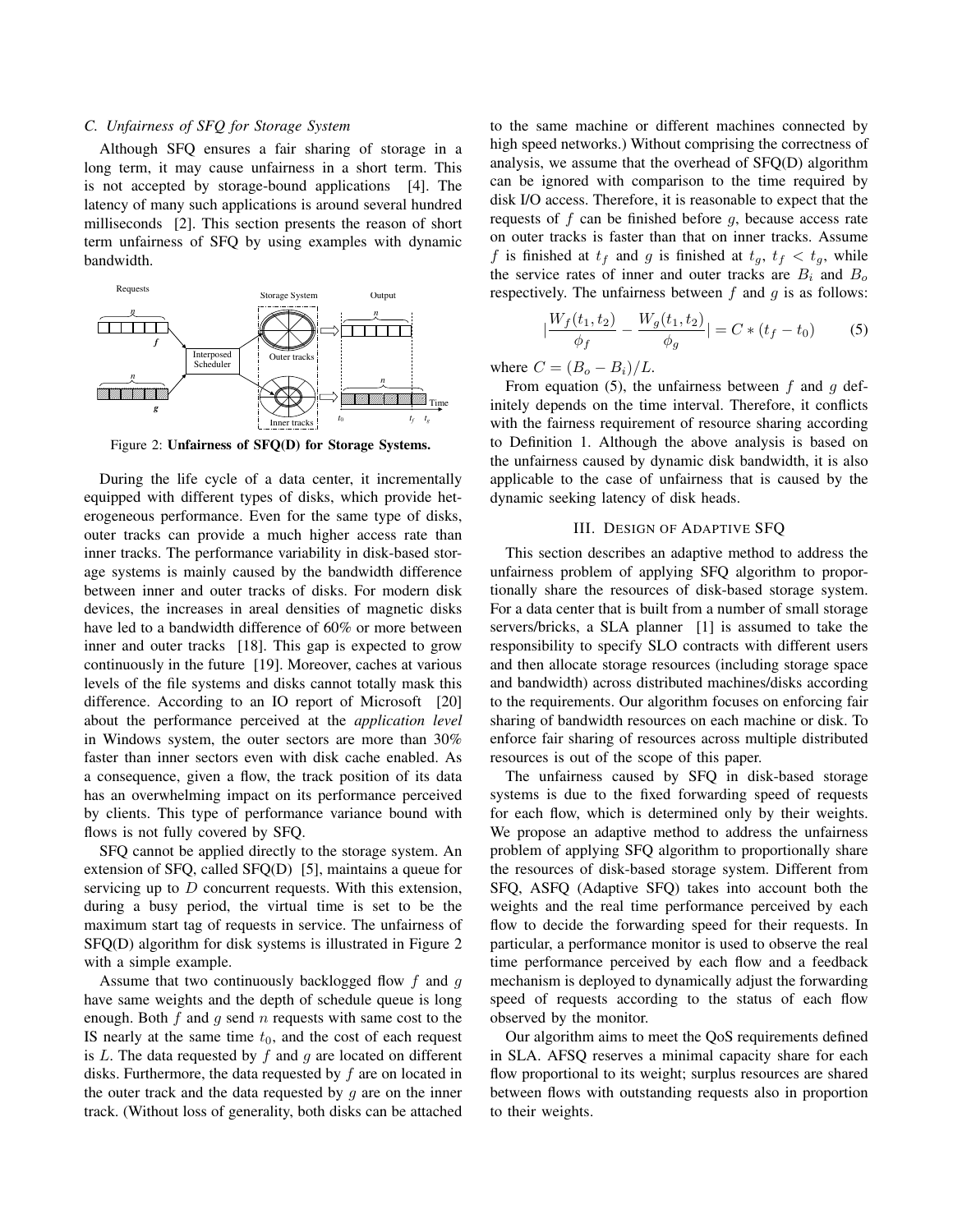

# *A. Principle Architecture of ASFQ*

Our adaptive method is achieved by the cooperation between a *performance monitor* (PM) and a *request selector* (RS), as illustrated in Figure 3. Specially, the PM collects the most recent statistics of resources consumed by each flow. RS is responsible to choose the next proper request from all the flows with pending requests. The request selected to be the next forwarding request depends on the *rate controller* of each flow. For each flow, its rate controller is defined to be the combination of the start tag of the head request and the negative compensation of its *rate reducer*. Normally the rate reducer is inactive. In case any unfairness is found by the PM, the rate reducer is triggered to slow the forwarding rate of flows that consume more resources than what they deserve. It is designed to make the forwarding speed slow down to a level which does not conflict with the fairness while still meeting the requirements of SLO. Essentially, the PM and the rate reducer forms a feedback mechanism to adjust the forwarding rate with adaptation to the variance of performance. If no unfairness is found, the rate reducer remains inactive and therefore the ASFQ behaves as a normal SFQ(D) algorithm.

### *B. Feedback Mechanism of ASFQ*

Performing an efficient and effective feedback is critical for ASFQ. The feedback is determined by two issues: the accuracy of monitored performance and a negative compensation used in the rate reducer.

The PM collects consumed resources for each flow periodically. Assume that the collection period of PM is  $T_m$ and  $T_m^p$  represents p-th period (p=0, 1, 2, ...).  $W_f(T_m^p)$ stands for the aggregated cost for flow f within  $T_m^p$ , i.e., the aggregated resources consumed by flow  $f$ . The maximal unfairness permitted in SLA is  $\varepsilon$ . That means if  $U(T_m^p)$ is larger than  $\varepsilon$ , the feedback mechanism should start to adjust the forwarding rate for the flows which receive more resources than what they deserve. We call this type of flows CMTD (Consume More Than Deserve). On the contrary, those flows that consume less than what they deserve are called CLTD (Consume Less Than Deserve).

To adjust the forwarding rate for CMTD flows, we calculate a negative compensation factor,  $\Delta$ . It is used to decrease the priority of head request of CMTD flows. Given  $T_m^p$  and

two flows, f and g, if  $U_{f,g}(T_m^p)$  is larger than  $\varepsilon$ , ASFQ aims to ensure in the next period, a compensation should be paid to CLTD flows by delaying requests of CMTD flows. This means that we have to enforce  $U_{f,g}(T_m^{p+1})$  to be less than  $\varepsilon$ . Assume that f is a CMTD flow and g is a CLTD flow. Therefore, to limit the unfairness in  $T_m^{p+1}$  in an ideal case, we have the following objective:

$$
\left| \frac{W_f(T_m^{p+1})}{\phi_f} - \frac{W_g(T_m^{p+1})}{\phi_g} \right| = 0 \tag{6}
$$

We already know that, in the last collection period:

$$
\left| \frac{W_f(T_m^{p+1})}{\phi_f} - \frac{W_g(T_m^{p+1})}{\phi_g} \right| = U(T_m^p) \tag{7}
$$

Since we aim to limit the short term unfairness, it is reasonable to expect that the pending costs of g in  $T_m^{p+1}$ are nearly the same as in  $T_m^p$ . Therefore, as a combination of equation (6) and (7), we have the following:

$$
\Delta^{p+1} = W_f(T_m^{p+1}) - W_f(T_m^p) = U(T_m^p) * \phi_f \tag{8}
$$

The result of equation (8),  $\Delta$ , is the negative compensation for flow  $f$ . It is used to decrease the priority of head request in flow  $f$  for the next collection period. If no unfairness is found to exceed the predefined limitation  $\varepsilon$ .  $\Delta$ is set to be equal to 0. Thus we have the following:

$$
\Delta^{p+1} = \begin{cases} U(T_m^p) * \phi_f & \text{if } U(T_m^p) > \varepsilon \\ 0 & \text{if } (U(T_m^p) \le \varepsilon) \wedge (\Delta^p = 0) \\ \Delta^p & \text{if } (U(T_m^p) \le \varepsilon) \wedge (\Delta^p > 0) \end{cases}
$$

Finally, the priority used in the rate controller of flow  $f$ is defined as follows:

$$
P(f) = S(r_f^i) + \Delta^{p+1} \tag{9}
$$

The above analysis is based on two flows. In case there are more than two flows, we first need to find out the flow with the most unfairness, and then apply relative unfairness analysis for each of the rest flows. In addition, the negative compensation can be calculated for each flow.

# *C. ASFQ Algorithm*

Based on the above principle of ASFQ, this section describes the ASFQ algorithm. Each flow  $f$  has a pending queue,  $Q_f$ , used to buffer arriving requests for f. Moreover, a variable,  $\Delta_f$ , stands for the negative compensation for f at the current time. To maximize the system utilization, ASFQ sends up to D concurrent requests to the storage utility. These requests are maintained by a throttling queue, *TQ*. Whenever a request is selected for forwarding, it is added to the tail of *TQ*; when any request is finished by the storage service, it is removed from *TQ*. *Count* is the number of requests under service in the throttling queue; D stands for the maximal depth of *TQ*.

Algorithm 1 and 2 illustrate the ASFQ algorithm, including the process to add a new request into the pending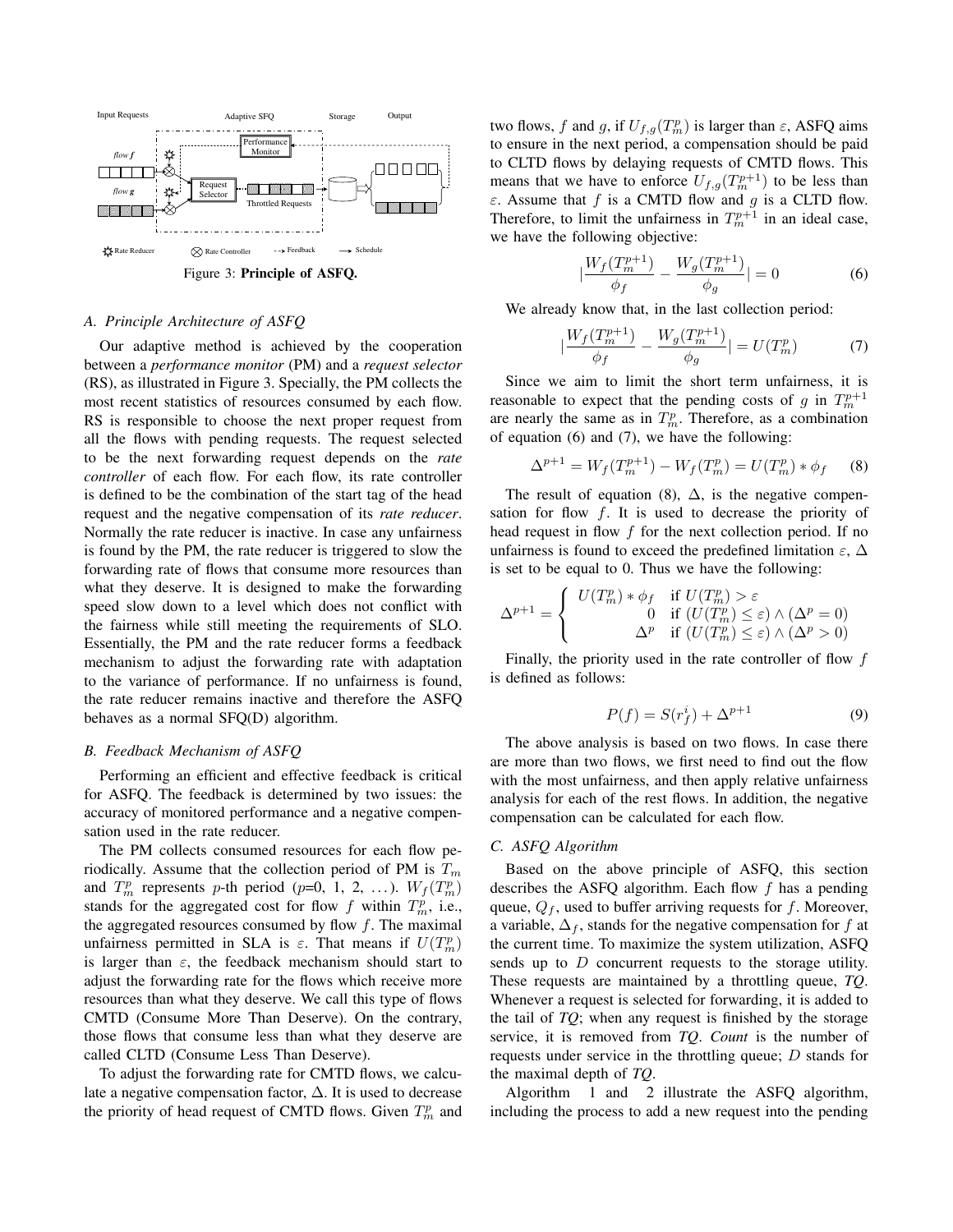queues and the main loop for dispatching pending requests to the storage utility whenever the service is available.

```
\mathscr{C}^* When a new quest of flow f, r_f^i, arrives, append it
to the pending queue of f. */
Enqueue(r_f^i)begin
    if TQ.Count > 0 then
    vct = v.S;end
    if TOCount = 0 then
    \vert \quad vct = v.F;end
    Q_f.Enqueue(r_f^i,vct);end
```
Algorithm 1: Algorithm of Adaptive SFQ — Enqueue.

*/\* When the throttling queue is not full and there are pending requests in the system, select proper requests and send them to storage service.\*/* Dequeue() begin while *TQ.Count* < *D* do */\*select the proper request from pending queues\*/*  $r =$ **SelectNextRequest**(); */\*send the selected request to the throttling queue for accessing storage service\*/ TQ*.Add(r); */\*Update virtual clock\*/* if  $v.S < r.S$  then |  $v.S = r.S;$ end if  $v.F < r.F$  then  $v.F = r.F;$ end end end

Algorithm 2: Algorithm of Adaptive SFQ — Dequeue.

The virtual clock, v, is maintained as a global variable. It consists of two properties:  $v.S$  and  $v.F$ , which represent the maximum start tag and finish tag of all requests sent to the throttling queue. Whenever a new request,  $r_f^i$ , is arriving, we use Equation (2) and (3) to calculate its start and finish tag. This is accomplished by  $Q_f$ . Enqueue $(r_f^i, cvt)$ , where  $cvt$  is the current virtual time. The current virtual time depends on the status of throttling queue. When *TQ* is not empty, that means the storage service is busy and the virtual clock is set to be equal to the maximum start tag of all requests that have sent to *TQ*. On the contrary, if *TQ* is empty, the storage utility is idle and the virtual clock should be equal to the maximum finish tag of all request sent to *TQ*.

To select proper requests for service, we use Equation (9) to calculate the priority for head request of each of the flows. This is accomplished by SelectNextRequest() in the algorithm.

### IV. PERFORMANCE EVALUATION

The ASFQ algorithm aims to ensure a fair share of the server capacity for competing flows to meet their minimal performance required even in case that the performance variance is bound to a subset of flows. In this section, we evaluate ASFQ in an object-based distributed storage system, called WinDFS, which is designed to support a .NET-based MapReduce programming model [21]. The evaluation system consists of one index server with one object server and several clients. Server machines manage objects (files) on disks. Each machine has a single Pentium 4 processor, 1GB of memory, 160GB IDE disk (10GB is dedicated to WinDFS), 1 Gbps Ethernet network and runs Windows XP. To simplify the performance comparison, the file buffer of Windows was turned off during reading or writing files. The ASFQ algorithm was implemented on the object servers.

During experiments, several workload generators on client machines kept sending I/O requests to server machines. Each workload generator was assigned with a workload object, the size of which is 1GB. In addition, each workload consisted of a number of threads and each thread sent independent request to access its workload object. To evaluate the performance, we collected the aggregated throughput (MB/sec) perceived by all threads of each workload generators. In the remainder of this section, each generator is also called a client. The cost for each request is defined to be its size.

#### *A. SLA Compliance*

The key capability of ASFQ is to meet the minimal performance defined by SLA for each flow with a fair manner. With sequential disk IO experiments, the maximal throughput of each server is around 12∼14MB/s. Assume two clients share this resource and with a reasonable resource reservation, the minimal throughput required by each client was set to be 5MB/s. The maximal unfairness was set to be 1MB/s. The size of each request was 512KB. Correspondingly, the weight ratio of the clients was 1:1. Each client consisted of 10 threads. All threads of the two clients started to work at nearly the same time. Experiments run with ASFQ enabled and disabled respectively.

Both clients finished within about 180 seconds and the throughput perceived by each client was sampled per second. Figure 4 illustrates the number of SLA violation (i.e. the perceived performance is less than 5MB/s.) In particular, each cross or circle in the figure represents the performance perceived by clients which is less than 5MB/s. With ASFQ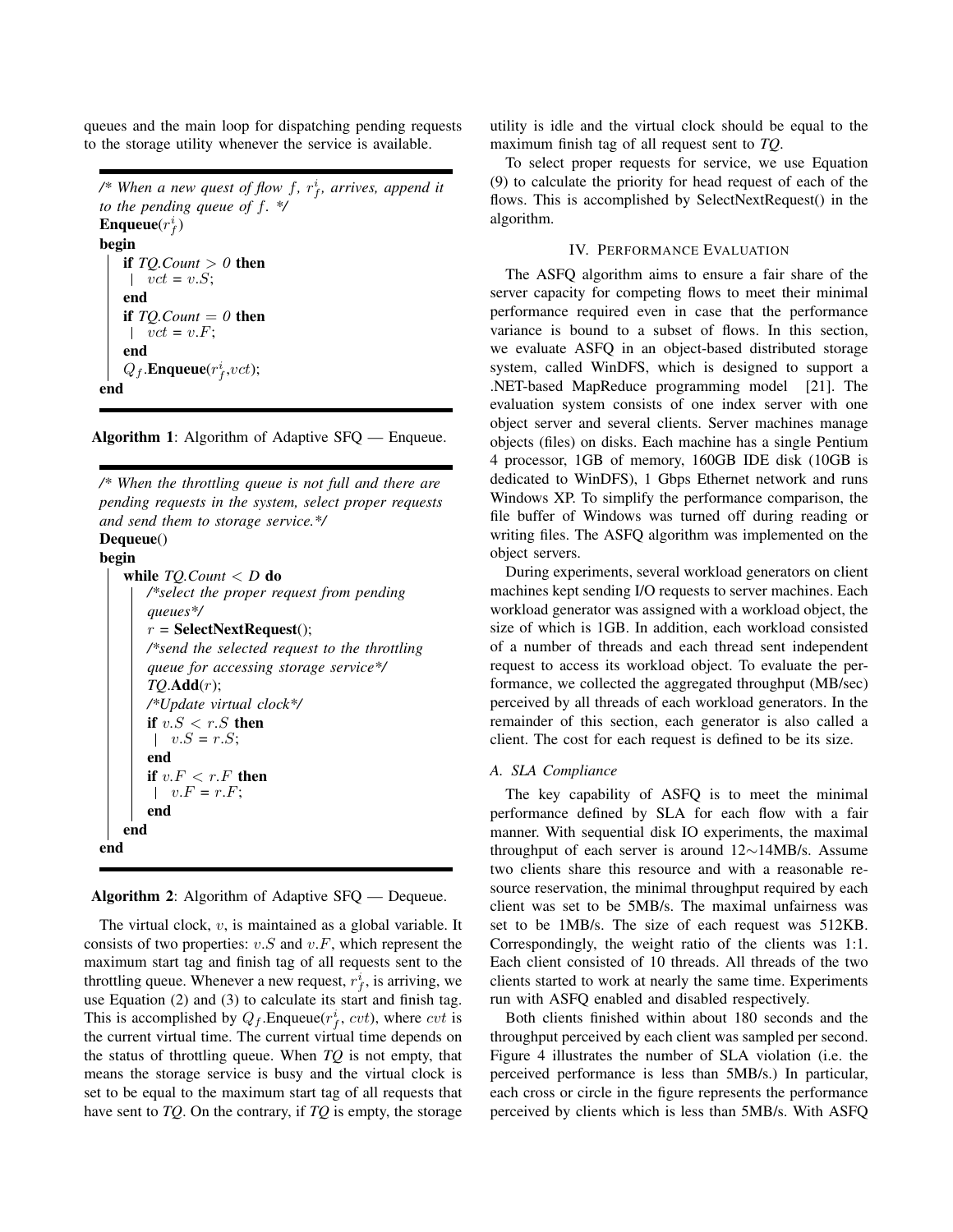

enabled, the number of violations is decreased up to 50% in comparison with the case without ASFQ. Moreover, the deviation of violated performance from SLA in the case with ASFQ is almost within 3MB/s and 5MB/s, which is not as worse as the case without ASFQ.

#### *B. Performance Isolation vs. Efficiency*

ASFQ trades system efficiency for fairness. However, the performance should not be degraded to an unacceptable level. The configuration of clients in this section is the same as Section IV-A. Figure 5 illustrates the performance collected at server side with ASFQ disabled and enabled. With ASFQ enabled, the size of requests was set to be 128KB and 512KB respectively. With ASFQ disabled, the size of each request was set to be 512K. The difference in efficiency at the server side is not significant. Specifically, with each configuration, each client finished its job in about 180 seconds. The reason is the maximum block size used by NTFS (the file system of Windows XP) to access disk is 64KB. It is reasonable to expect that any block size larger than 64K can efficiently utilize the system bandwidth.



Figure 5: Throughput of server.

However, the difference in fairness perceived by clients is quit significant. Figure 6 shows the performance difference perceived by both clients with each configuration. Without ASFQ, the performance difference perceived by both clients can be as large as nearly 11MB/s. With ASFQ enabled, it



Figure 6: Performance difference between clients.

is definitely under control and 128KB configuration allows a finer difference (about 1MB/s) than 512KB.

# *C. Fairness of ASFQ*

In this section, we evaluate the fairness property of ASFQ by comparing it with SFQ(D) in case service rates perceived by clients are different. The experiment was conducted two times: respectively for ASFQ and SFQ(D). The depth of the throttling queue for both ASFQ and SFQ(D) was set to be 10. Two clients kept writing their objects to server. The configuration of clients is the same as Section IV-A.

Currently, the Windows operating systems do not expose methods to control the position of files on disks. To simulate different access rates, a delay was added to each of the requests of client 1. As a consequence, after each of the requests of client 1 is finished by the storage system, it does not return back immediately. On the contrary, it is sent back to the client after dms of delay. To determine a proper value of d, we conducted an experiment to measure the average cost for accessing 512KB data on disk. It shows the average cost is about 150 ms. To simulate 30% performance difference at application level between outer and inner tracks, the value of delay is up to 45 ms. In experiments, a random value between 0 and 45 ms was selected as the delay for each of the requests of client 1.



To measure the fairness, *accumulated unfairness* (AU) was collected for both clients. AU stands for the sum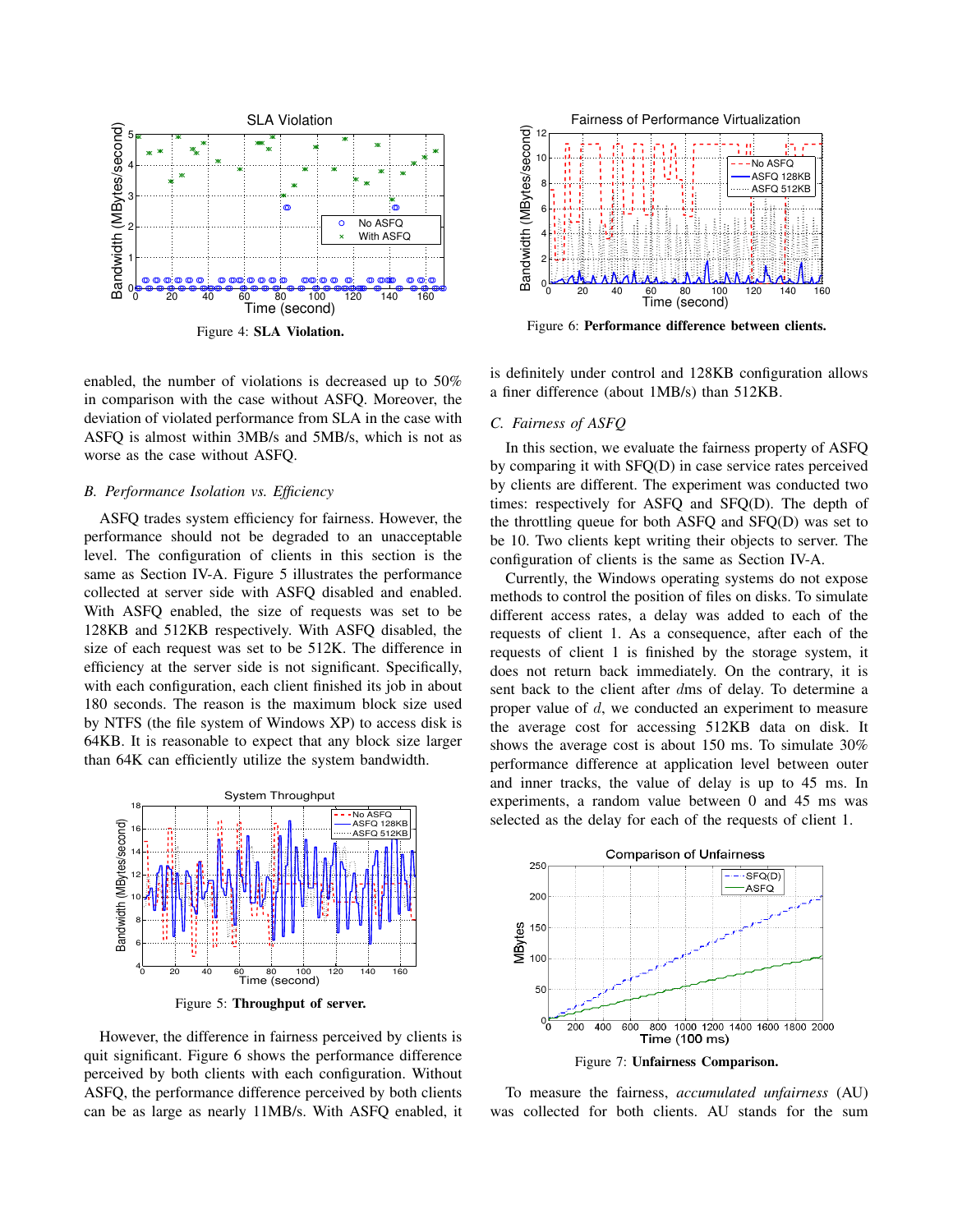of unfairness within the short term. In particular, each of the clients collected its consumed resources every 100 ms; the difference between the consumed resources by the two clients is the unfairness within short term because weights for both clients are same. The sum of these values collected during the time of conducting experiment is AU, since all the threads started to work nearly at the same time.



Figure 8: SLA Violations with ASFQ and SFQ(D).

The sampling period of the PM in ASFQ is selected to meet the latency requirements of practical storage-bound applications [2]. In our experiment, it was set to100ms. The condition to start rate controllers is:

$$
|W_f(T_m^p) - W_g(T_m^p)| > \varepsilon \tag{10}
$$

The results are illustrated in Figure 7 Under the same configuration, unfairness limited by ASFQ is more stringent than SFQ(D). Through the whole experiment, unfairness accumulated by ASFQ is nearly half of SFQ(D). This means ASFQ can provide more stringent fairness than SFQ(D) in case that performance variance by each client is different.

Next, we compare ASFQ with SFQ(D) on satisfying the minimal performance required by SLA. The delay configuration is the same as above. The number of SLA violations is collected for cases respectively with ASFQ and SFQ(D), as illustrate in Figure 8. The number of SLA violations with ASFQ is 30% less than the case with SFQ(D). Furthermore, the deviation of performance violation with ASFQ is within better control than SFQ(D). The reason is the feedback mechanism works effectively to balance the performance differences caused by physical positions for both clients.

With experiments, ASFQ is shown to be more effective on satisfying the minimal performance requirements than SFQ(D).

# *D. Impacts of Depth of Throttling Queue*

In this section, we evaluate ASFQ under different depths of *TQ*. Two clients reserved bandwidth of 3MB/s and 6MB/s respectively. The maximal unfairness was set to be 1MB/s. The size of request was set to be 128KB. The depth of *TQ* was set to be 5, 10 and 15. The performance collected at server and clients are illustrated in Figure 9 and Figure 10 respectively.



A larger depth of throttling queue results in a weakened fairness between competing clients and introduces more SLA violations. The reason is that the disk driver of Windows XP is more likely to reorder the requests when it receives a larger number of requests at the same time. As a consequence, the throttling control of ASFQ is weakened. However, the system utilization is not increased significantly. This is because the implementation of the throttling queue is achieved by an asynchronous model. Specifically, whenever there are pending requests in the *TQ*, they can be forwarded to the storage service almost immediately. This keeps the storage system always busy when there are waiting requests.



Figure 10: Performance Isolation